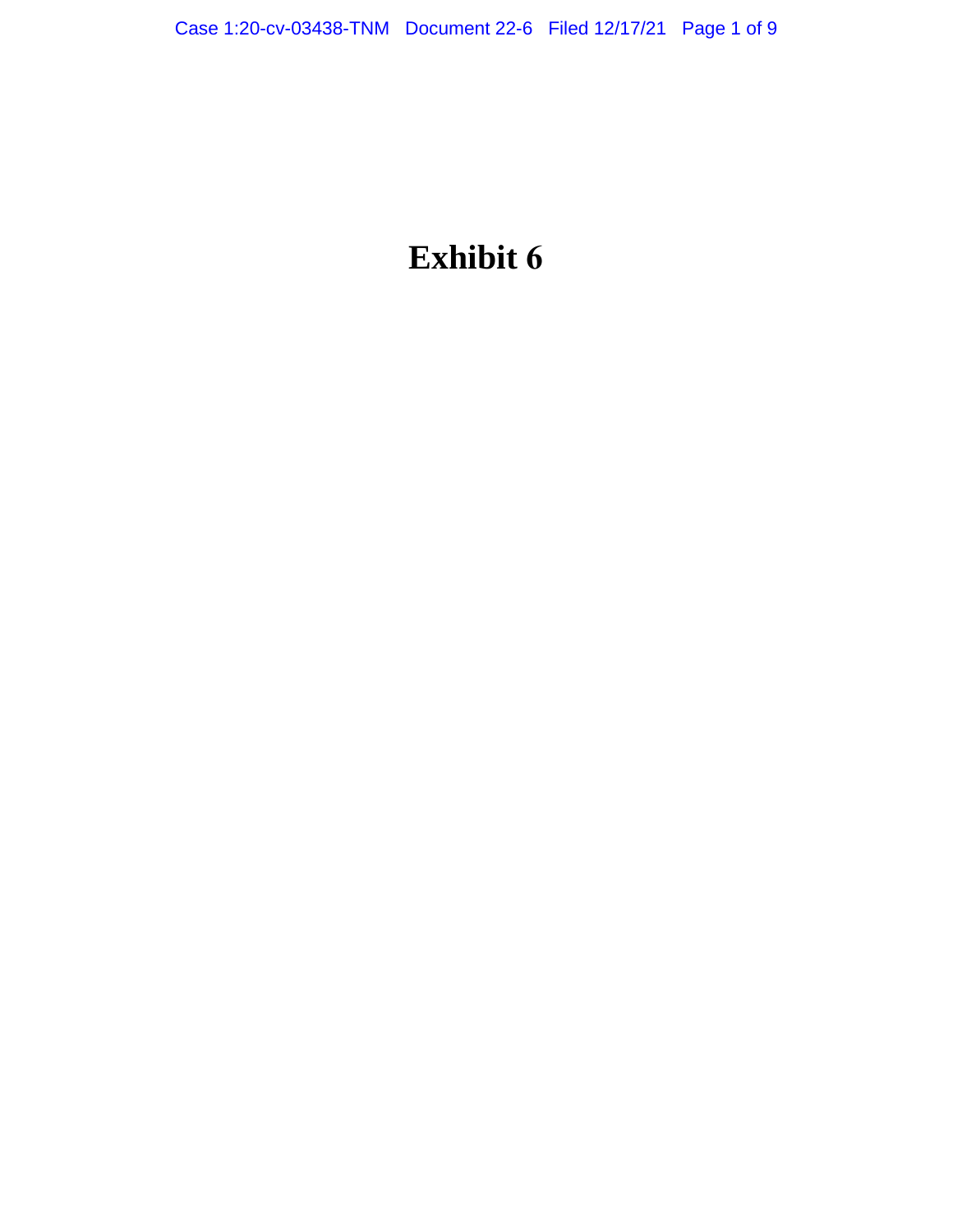#### DECLARATION OF ROB MEYER

Pursuant to 28 U.S.C. § 1746, I hereby declare as follows:

1. My name is Rob Meyer. I was born in 1954. I majored in Economics at Augsburg College in Minnesota, and I received an MBA in Business Economics from the University of Washington in Seattle, Washington. I spent most of my career in Minnesota and have lived in the Twin Cities since 1980.

2. Throughout my life, I have involved myself in environmental issues and have donated to a variety of environmental organizations including The Center for Biological Diversity, Negative Population Growth, The Trust for Public Land, Northeastern Minnesotans for Wilderness, Friends of the Boundary Waters Wilderness, National Resources Defense Council, The Minnesota Land Trust, and others. I have also volunteered in local land stewardship initiatives.

3. In the 1970's, several sources predicted the population of the United States would eventually stabilize at 260 Million people. Notwithstanding, the population continued to climb, and I scratched my head in confusion as I watched it soar past 300 million. It was not until a few years later that I discovered that immigration was the main variable in Minnesota's population growth when several local newspaper stories pointed out that fact. The Minnesota state government openly admits this. The state demographer's office stated, "with deaths projected to outnumber births in 2040, international migration is going to continue to be crucial for population growth in Minnesota."<sup>1</sup> Since reading those newspaper stories and performing

<sup>&</sup>lt;sup>1</sup> Minnesota State Demographic Center, *Immigration Fueling Minnesota's Population Growth*, (May 8, 2017), https://mn.gov/admin/demography/news/ada-to-zumbrota-blog/?id=36-291406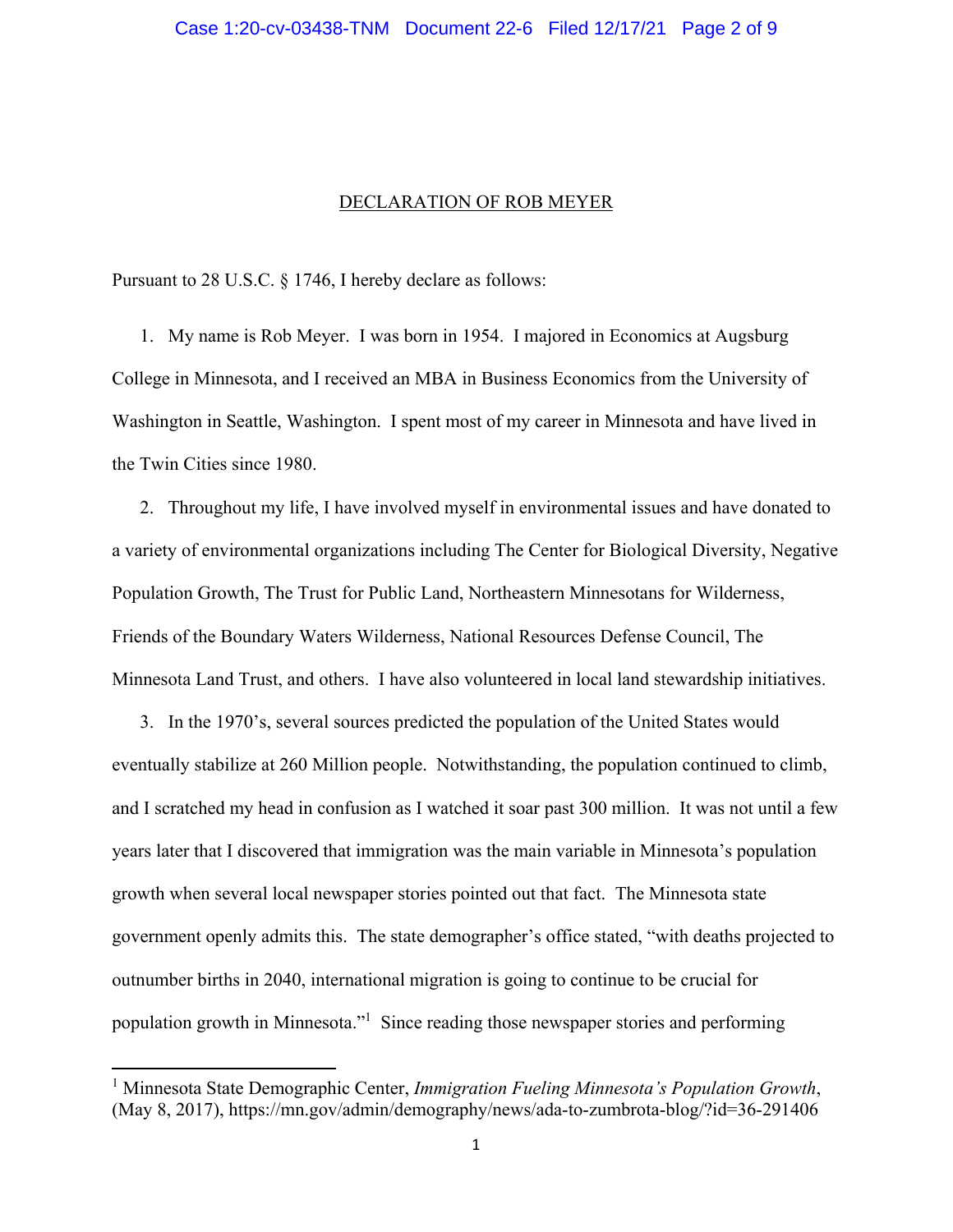### Case 1:20-cv-03438-TNM Document 22-6 Filed 12/17/21 Page 3 of 9

subsequent research, I have watched increased population growth (led by immigration) negatively impact my environmental surroundings and quality of life.

4. I have been concerned with human population growth since middle school. Since the mid 1950's, my family has owned a lakeshore cabin in Northwest Wisconsin. By the mid-1970's, cabins were being built in the *middle of the woods*, not just on lakeshore, as was not previously the case. This is leading to a phenomenon called "forest fragmentation," which the USDA defines as "the splitting or isolating of patches of similar habitat;" the Minnesota Department of Natural Resources also points that out permanent structures and roads have a deleterious effect on wildlife, not to mention the ambiance of the forest.<sup>2</sup> Open spaces ripe for bird and animal watching are evaporating; areas where we could camp as children are paved over. Nowadays, virtually all lakeshore on Minnesota and Wisconsin lakes has been built up, and often, cabins are built on the *non-lakeshore* side of roads circling lakes. My children are not able to connect with nature nearly as easily or frequently as my generation.

5. The quality of my life as a Minnesotan has directly and specifically been impacted by the population growth, largely in part due to immigration.<sup>3</sup> For instance, the build out of suburbs on the east side of the Metro Area of Minneapolis-Saint Paul has been remarkable over the past decades. The growth has markedly detracted from my enjoyment of the St. Croix River Valley. The bare pastureland I drove by on the way to high school in the early 1970's has been replaced by major shopping centers and endless single-family houses interlaced with multistory apartments and townhomes. Moreover, the St Croix River—a designated National Scenic

<sup>2</sup> Minnesota State Demographic Center, *Forest Legacy Project*,

https://www.dnr.state.mn.us/forestlegacy/fragmentation.html

<sup>3</sup> Minnesota State Demographic Center, *Immigration Fueling Minnesota's Population Growth*, (May 8, 2017), https://mn.gov/admin/demography/news/ada-to-zumbrota-blog/?id=36-291406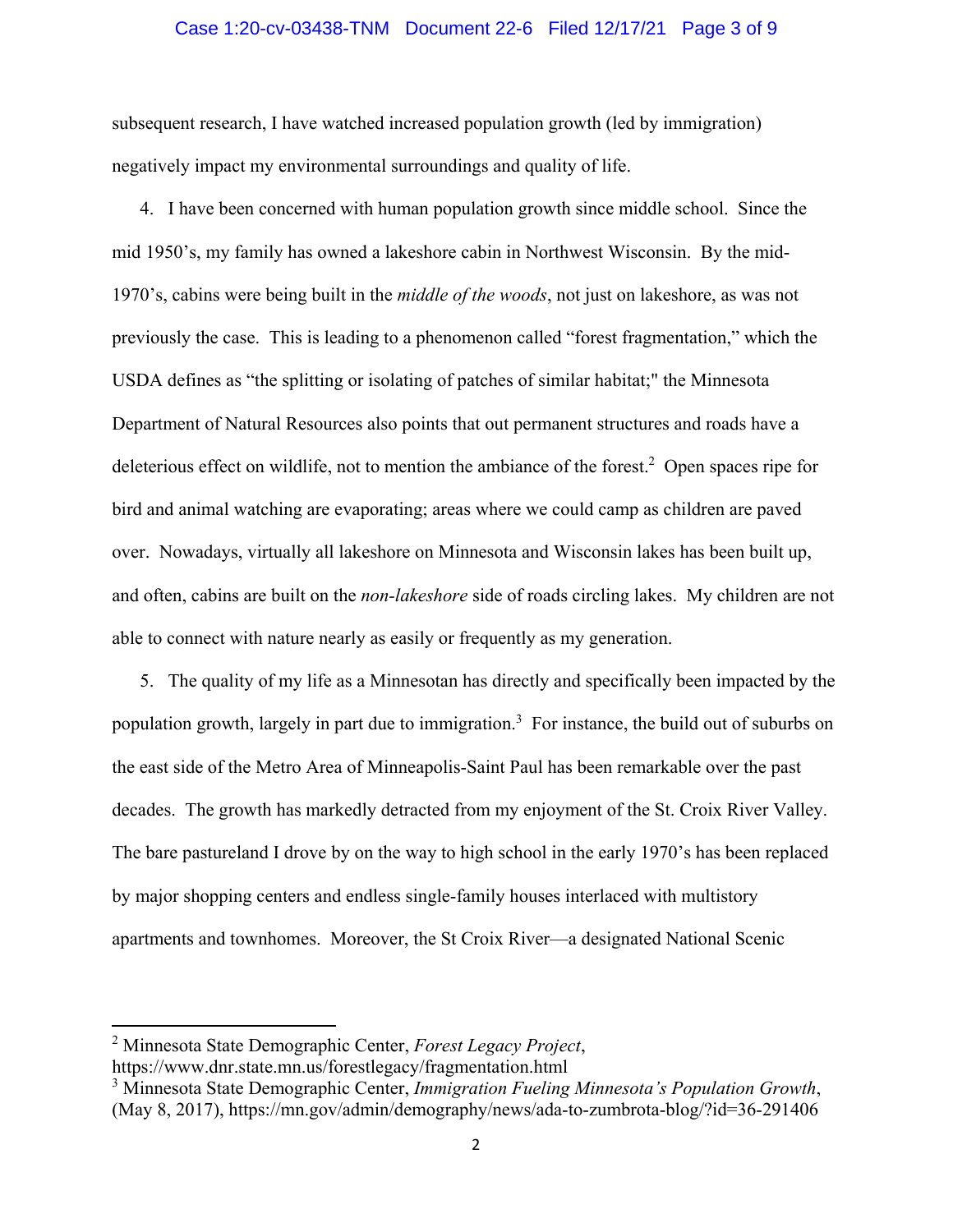### Case 1:20-cv-03438-TNM Document 22-6 Filed 12/17/21 Page 4 of 9

Riverway—has always been special to me and millions of others. I have boated on the St. Croix many times and consider it part of my heritage, along with the Mississippi and Minnesota Rivers. It has become progressively more crowded with boats and beach "parties" every year. This is also true for the Mississippi River, especially on the sand beaches in Pools 2 and 4 where we have done most of our boating. My connection to the waterways is real and the increase in population due to immigration has distinctively hurt me and reduced the quality of my recreation opportunities and enjoyment of interstate waterways.

6. As is well known in Minnesota, lake activities and boating are a large part of recreation and culture. Unfortunately, population growth has impaired boating in many places: the increase in population has increased the demand for food, in response, more farmland is tiled out to be put into crop production, and more sediment ends up being washed into streams and lakes. This has led to lower visibility of potential water-borne boating hazards, clogging of boaters' cooling vents, shallowing of waterways, and rapid sandbar formation. These are all safety hazard to boaters and growing impediments to the area's many boaters, including myself.<sup>4</sup> On one occasion, I was completely grounded on a newly formed sandbar at the south end of Lake Pepin, a named section of the Mississippi River across from Lake City, Minnesota. My family had to jump out in ankle deep water and push/float off the sand bar. It was not like this before the increase in population due, at least partially, to immigration.

7. Another impact of increased population is the marked increase in traffic volume, notably in the Twin Cities. When I moved there in 1980, traffic levels and congestion were nowhere

<sup>4</sup> Pam Louwagle, *Shallower Lake Pepin is Call to Action to Deal with Sediment Buildup*, STAR TRIBUNE, (May 26, 2018), http://www.startribune.com/shallower-lake-pepin-is-call-to-action-todeal-with-sediment-buildup/483746011/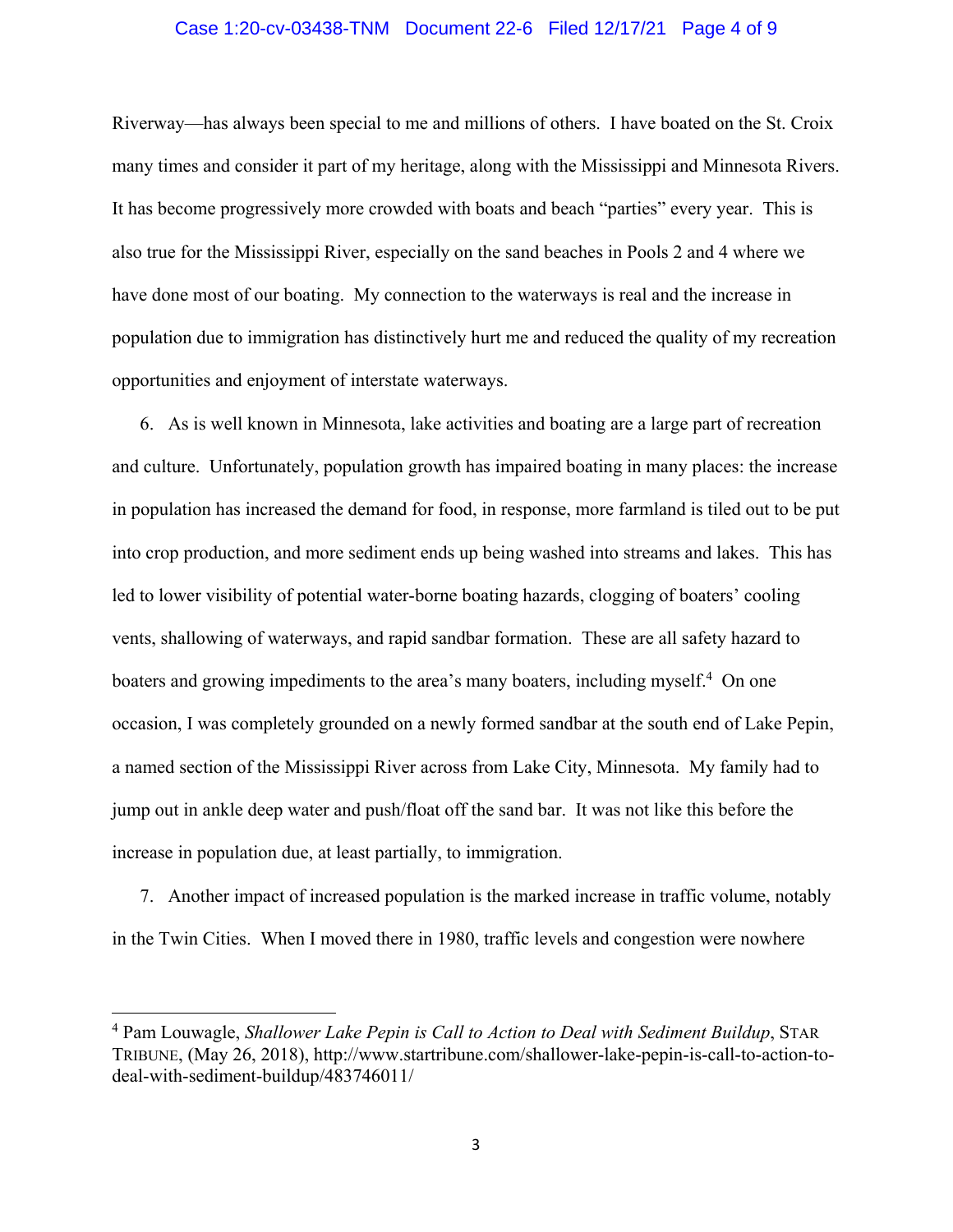### Case 1:20-cv-03438-TNM Document 22-6 Filed 12/17/21 Page 5 of 9

where they are now. Presently, I lose hours a week in traffic that is a direct result of population growth. Over the last 12 years, my workday commute has increased by twenty to thirty minutes per day. This is forfeited time that I could spend working or with loved ones. Public transit, moreover, provides little relief. The State and Federal government spent \$957M on the Green Line and \$715M on the Blue Line light rail systems in Minnesota. Even with very high utilization of these rail lines, automobile traffic seems as congested as before the project, if not more so, even during what used to be "non-rush" hours. These changes cause me, and I assume anyone driving, duress on a weekly, if not daily basis. This is lost income, decreased quality of life, and clear impediment to free locomotion.

8. Immigration-led population growth has also threatened some of my favorite animals to watch in the wild and biodiversity. In early January of what I believe it was 2004, my family and I were on the way to cross country ski at Golden Eagle Lodge on the Gunflint Trial in Northern Minnesota. At a bend in the road, we came to a complete stop. A full-grown moose cow was down on her front knees licking the roadway. She was lapping up salt used to melt ice. We sat and watched this powerful, majestic creature it rose and slowly ambled away. It is hard to describe the up-close encounter of a moose in the wild; it is a combination of wonder, respect, and delight. These are powerful and enormous creatures. However, now the total Moose population is greatly threatened in Minnesota. According to Center for Biodiversity in 2016, Moose were heading for Endangered Species Act Protection.<sup>5</sup> I find it disturbing that this great creature, a rugged symbol of North American biodiversity, is endangered. As my 2004 encounter suggested, continued development and population expansion is encroaching on these

<sup>5</sup> Press Release from Center for Biological Diversity, *Midwest Moose Move Towards Endangered Species Act Protection*, (Jun. 2, 2016), https://www.biologicaldiversity.org/news/press\_releases/2016/moose-06-02-2016.html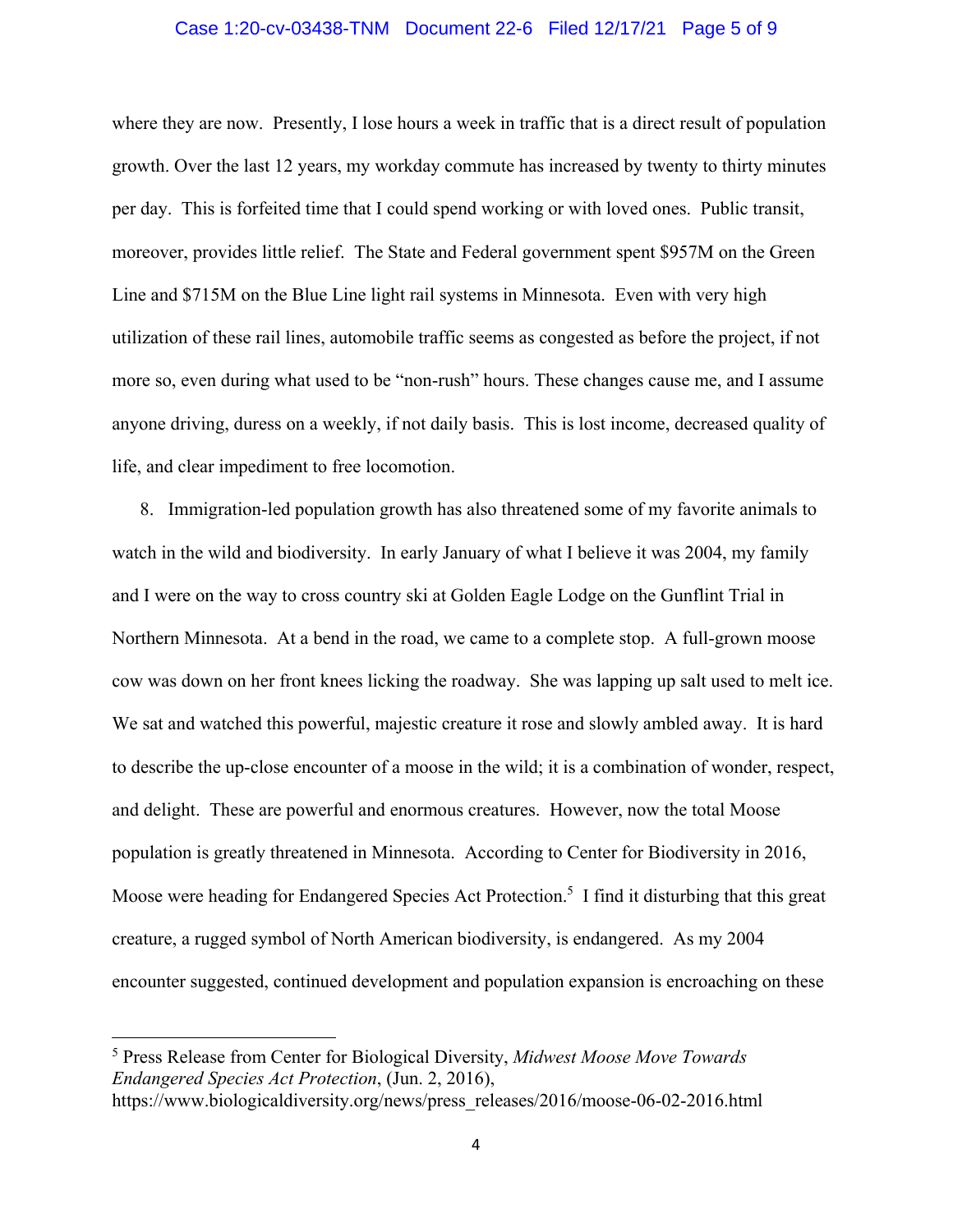### Case 1:20-cv-03438-TNM Document 22-6 Filed 12/17/21 Page 6 of 9

animals' territory and affecting their way of life, and that is lessening my ability to continue to enjoyment.

9. I am aware of NEPA and how it was designed to promote environmentally-informed decision making and to public participation in federal agencies' actions. However, I was irritated when I first learned of NEPA, as it was clear that governmental agencies were not fully considering human population growth in their decision making. For instance, development in the scenic Northwoods of Minnesota and Wisconsin (cabin country) and the endless suburban sprawl around the Twin Cities would undoubtedly be less if NEPA had been properly applied to population growth driven by immigration. In fact, according to a St. Paul Pioneer Press 2018 article, Minnesota has the *most* refugees per capita in the United States.<sup>6</sup> By this, the government continues to encourage unmitigated population growth while disregarding the clear environmental impacts which touch local wildlife, habitats, biodiversity, and citizens. I am confident that judicial encouragement of proper NEPA application would have a tremendously positive, crucial impact in Minnesota.

10. It is my understanding that the U.S. Department of Homeland Security and its component agency, the U.S. Citizenship and Immigration services, have not performed *any* environmental review on the impact of immigration, even though it is clearly the lead agency under NEPA regulations for federal programs and policies regulating the entrance and citizenship under NEPA practice. The Refugee program has particularly affected the area where I live, and there was no NEPA analysis, not even a citation to a categorical exclusion, when the INS created the

<sup>6</sup> Bob Shaw, *Minnesota Has the Most Refugees Per Capita in the U.S*, TWIN CITIES PIONEER PRESS, (Jan. 13, 2018), https://www.twincities.com/2018/01/13/the-not-so-welcome-matminnesota-winces-at-refugee-cutbacks/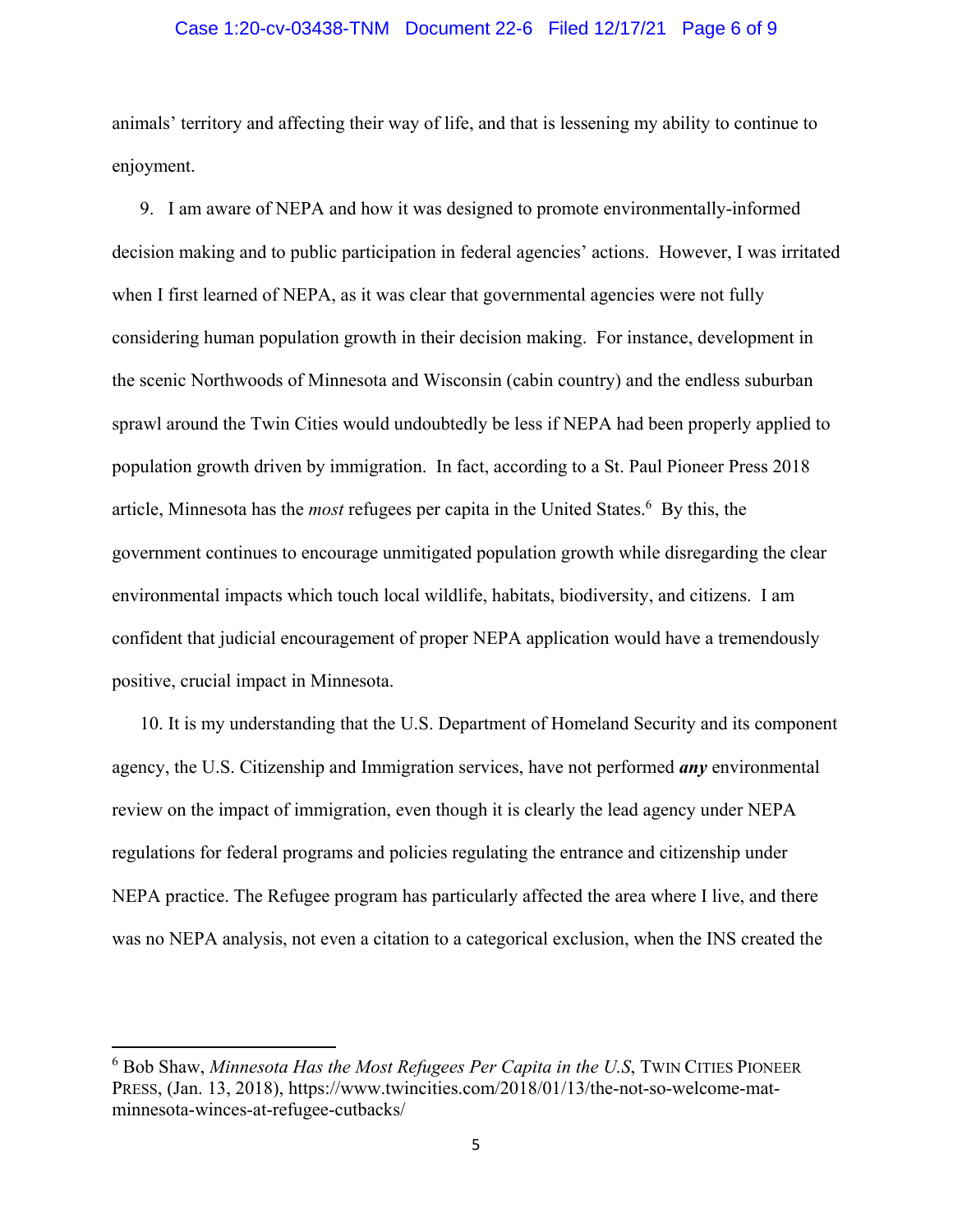### Case 1:20-cv-03438-TNM Document 22-6 Filed 12/17/21 Page 7 of 9

program in 1981.<sup>7</sup> Furthermore, the actions the government has taken since implementing the Refugee program are opaque and the citizens of Minnesota have no control over them. Refugees are settled in the area, who greatly impact the local community, and we don't have any of the details. This is exactly the kind of situation NEPA was specifically supposed to prevent.

11. How can NEPA, which specifically recognized the "profound impact of man's activity on the interrelations of all components of the natural environment, particularly the profound influences of population growth, high-density urbanization…" not be applied at any level to these changes brought about by U.S. government agency? The profound changes to the natural and human environment impacting my life as result of population growth are enormous over 40 years. If NEPA had been applied properly to immigration programs, such as refugee programs, the areas that I live and enjoy nature in might not look as they do today. NEPA needs to be applied, as intended, to immigration-related population growth. The lack of any framework to analyze immigration related impacts in these agencies according to NEPA rules is currently enabling the Biden Administration to open the spigot on the flow of immigrants into this country, deliberately fueling population growth without even telling the public any of the details. This is a gross and historic oversight and must not be allowed to continue.

12. My consul tells me that since the Biden Administration has taken over, Joe Biden has promised to open the borders and increase immigration in every way possible. I am alarmed to learn that he has taken so many unilateral actions without any NEPA analysis. As soon as he got in office, he instituted a host of policies that make it easier to enter, such as resuming catch and release, ending the Remain in Mexico Policy, stopping border construction of the wall in the

<sup>7</sup> 46 Fed. Reg. 45118 (Sept. 10, 1981).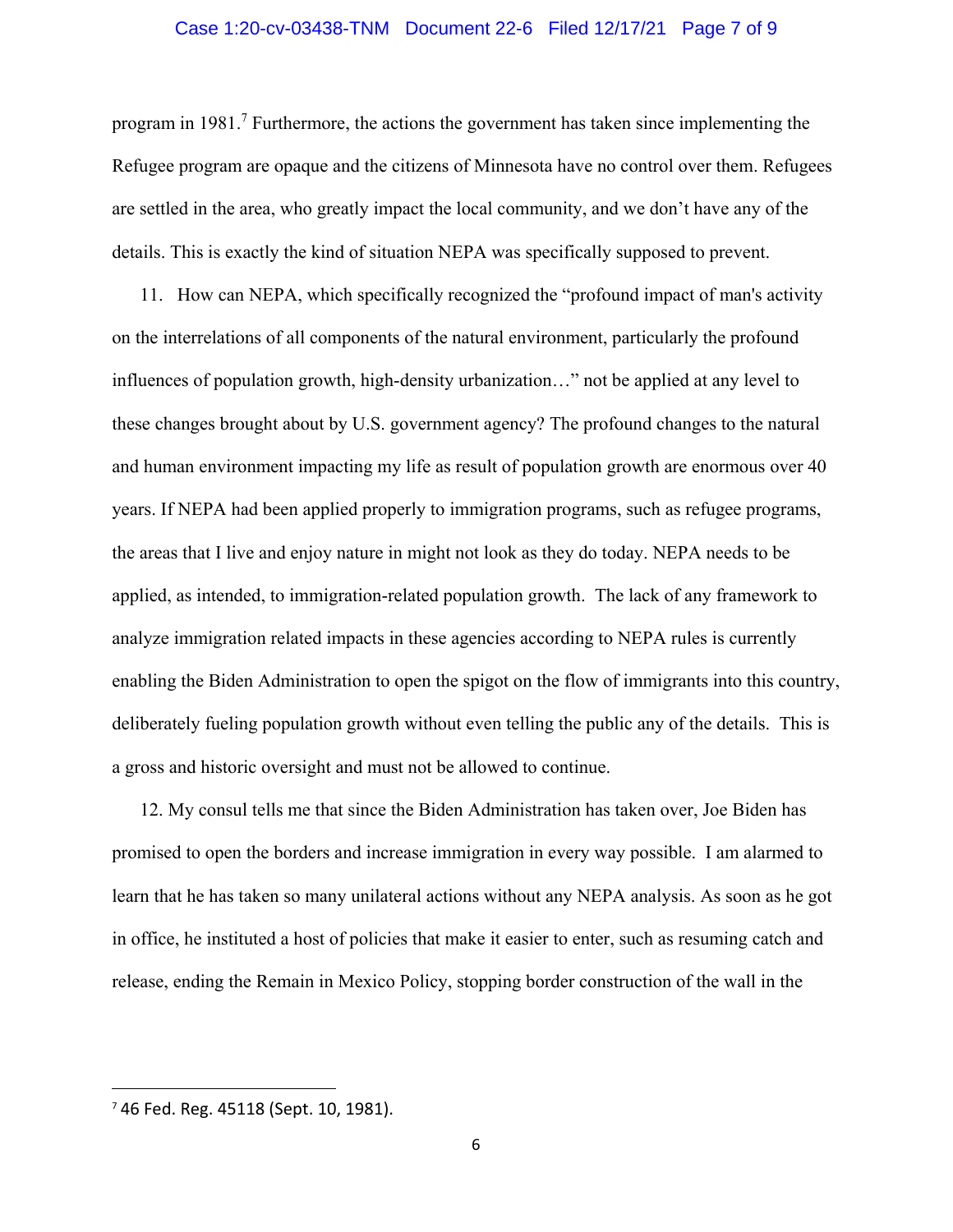### Case 1:20-cv-03438-TNM Document 22-6 Filed 12/17/21 Page 8 of 9

middle. Even though I am not in favor of building the wall, the cumulative impact of these recent actions is having a large impact on wildlife in the country!

13. Furthermore, my counsel tells me that after first refusing to raise the refugee ceiling, the Biden Administration ultimately quadrupled it this year. It would seem the ceiling will only increase while the Biden Administration is in charge of Federal agencies. Actions by the Department of State that carry out the refugee program in particular have a noticeable effect on my community, as so many refugees have settled in the Twin Cities and will continue to do so in ever greater numbers based on the ceiling being lifted. Not only is Minnesota the state with the most refugees resettled, but Minnesota is also the number one state in the nation for "secondary migration" – refugees moving to Minnesota after their initial resettlement elsewhere. It is so attractive because Minnesota has many social services available for refugees, including one of the most sophisticated health systems specializing in refugee health.<sup>8</sup> The population impacts of refugees are far greater than the mere numbers who settle. Refugees in the Twin Cities have historically brought in many more through chain migration. In addition, they have a much higher fertility rate than native Minnesotans. Therefore, the environmental impacts of this one program's added population to my local community are, and will be, very palpable.

14. My counsel has informed me that Minnesota is historically home to a number of refugee resettlement non-governmental organizations (NGOs), including Lutheran Social Service of Minnesota, Catholic Charities of Mpls/St. Paul, Catholic Charities of Winona, the MN Council of Churches, the International Institute, and Arrive Ministries. These NGOS make private arrangements with the Department of State to determine how many refugees to resettle in my

<sup>8</sup> Lutheran Social Service of Minnesota, *Refugee Facts and Figures*, https://www.lssmn.org/sites/default/files/2018-06/Refugee%20Facts%20and%20Figures-Updated%2002012018.pdf, last accessed at August 23, 2021.